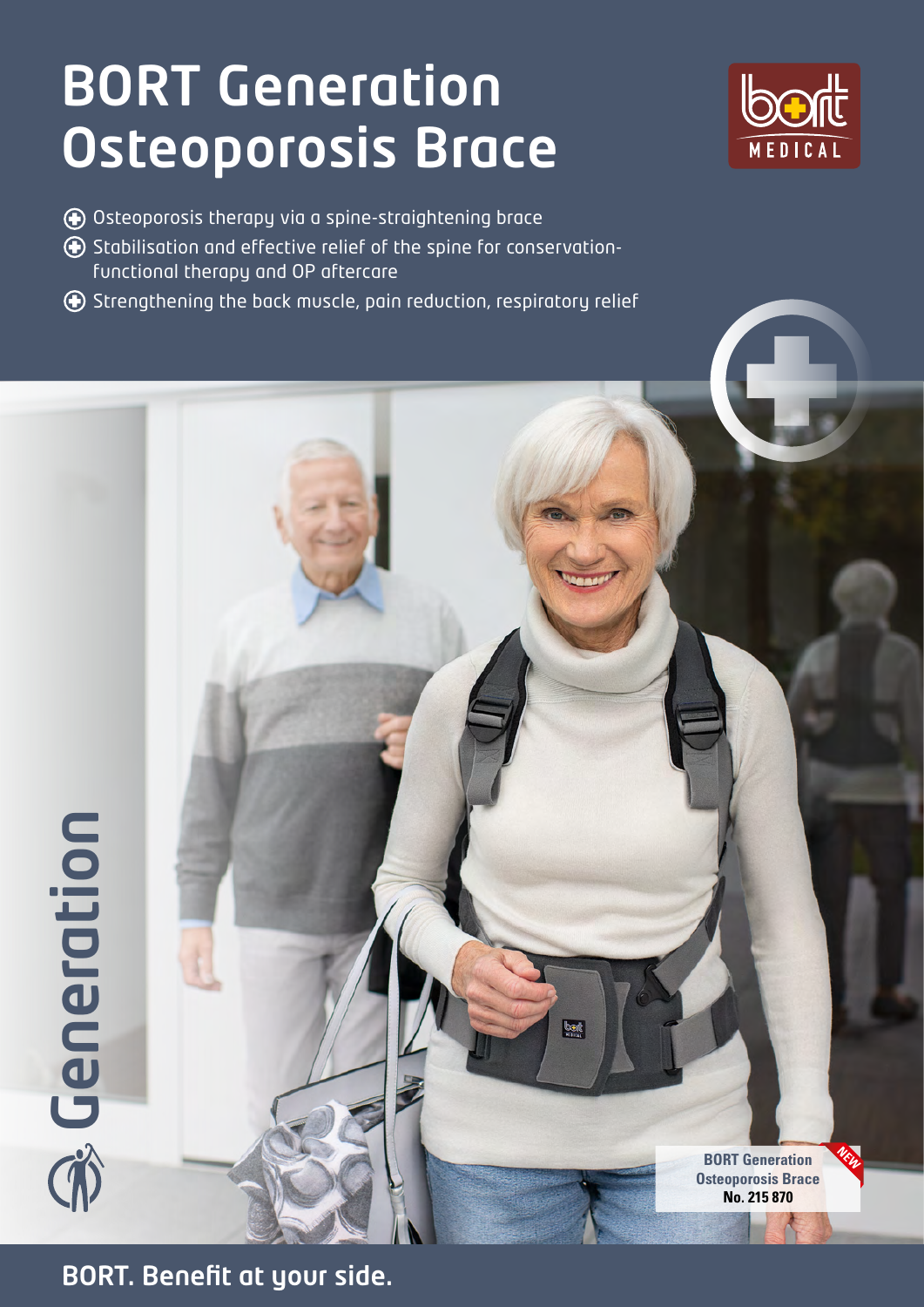## The BORT Generation Osteopor For better mobility and everyday qualit

The BORT Generation Osteoporosis Brace consists of a stabilising aluminium splint and a strap system which is easy to handle. The brace is not bulky, is light and pleasant to wear. Similar to a rucksack, it is worn on the clothing, providing a positive feeling of safety and stabilisation in a more upright stance from the outset.



### PADDED SHOULDER STRAPS

- Functionally pre-shaped shoulder straps for easy putting on according to the rucksack principle
- Individually positionable at the end of the axilla positioning of the pad is important for wearing comfort



#### GUIDE FASTENERS FOR RECLINATION

– As for a rucksack, they make it easier to put on and take off. The strap strength for reclination (straightening) can be adapted without applying much force



### VENTRAL PLATE

- Extensive Velcro and velour surfaces as well as grip pockets make it easier to close and optimise the fitting of the brace
- You can attach the brace yourself, applying very little force



### HIP BELTS

- With individual length adjustment
- Crocodile clasp ends enable correct setting of the brace: the brace is prevented from slipping to the upper body

**TIP:** Position the plate at the h the pubic

G

bont

### BORT. Benefit at your side.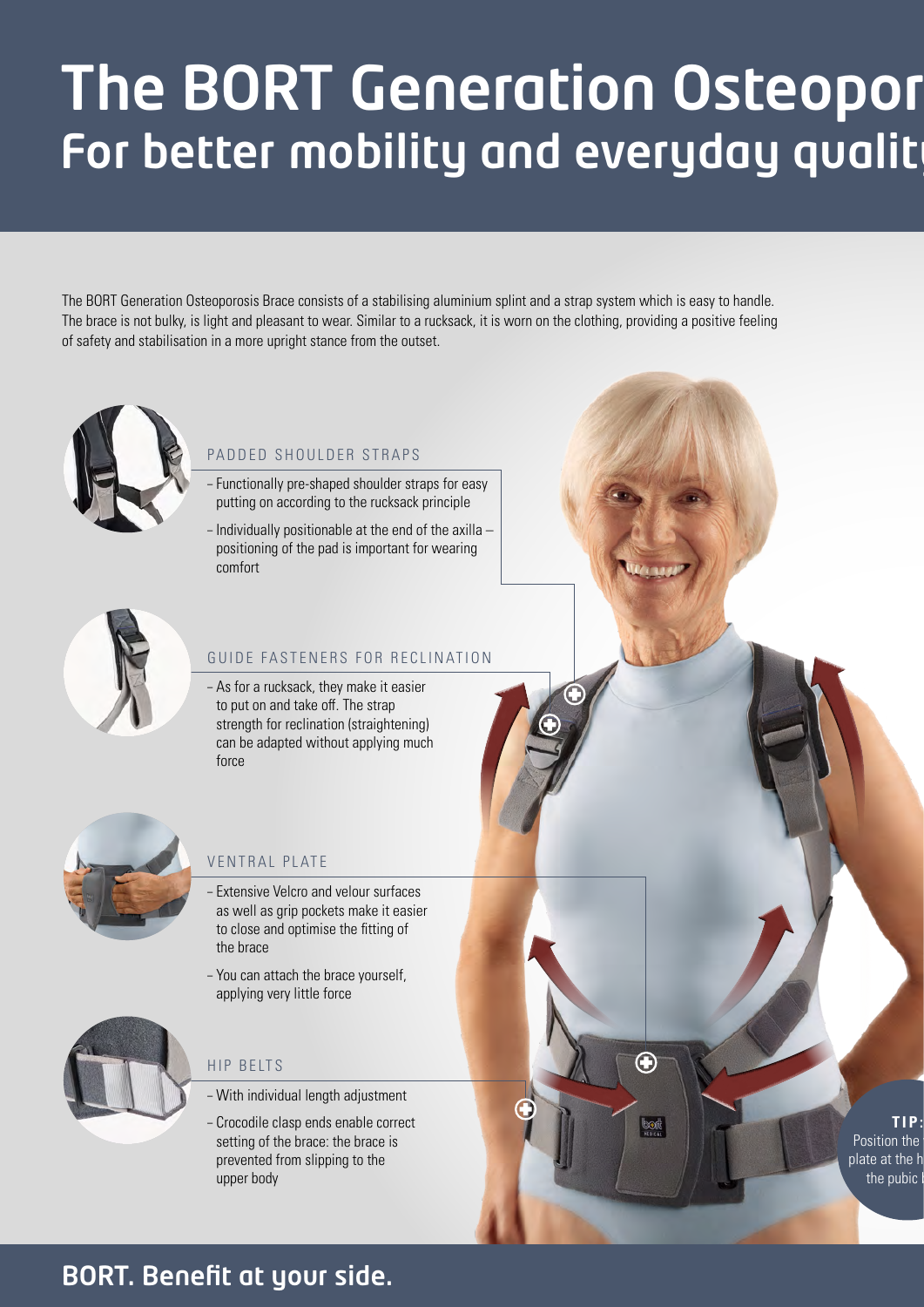## osis Brace y of life



The straightening of the upper body will again relieve breathing. Precise fitting of the brace enables good wearing comfort and makes everyday activities easier – high spirits and quality of life return. The proven guidance mechanism on the shoulder straps eases putting it on and removing it without expending much force.